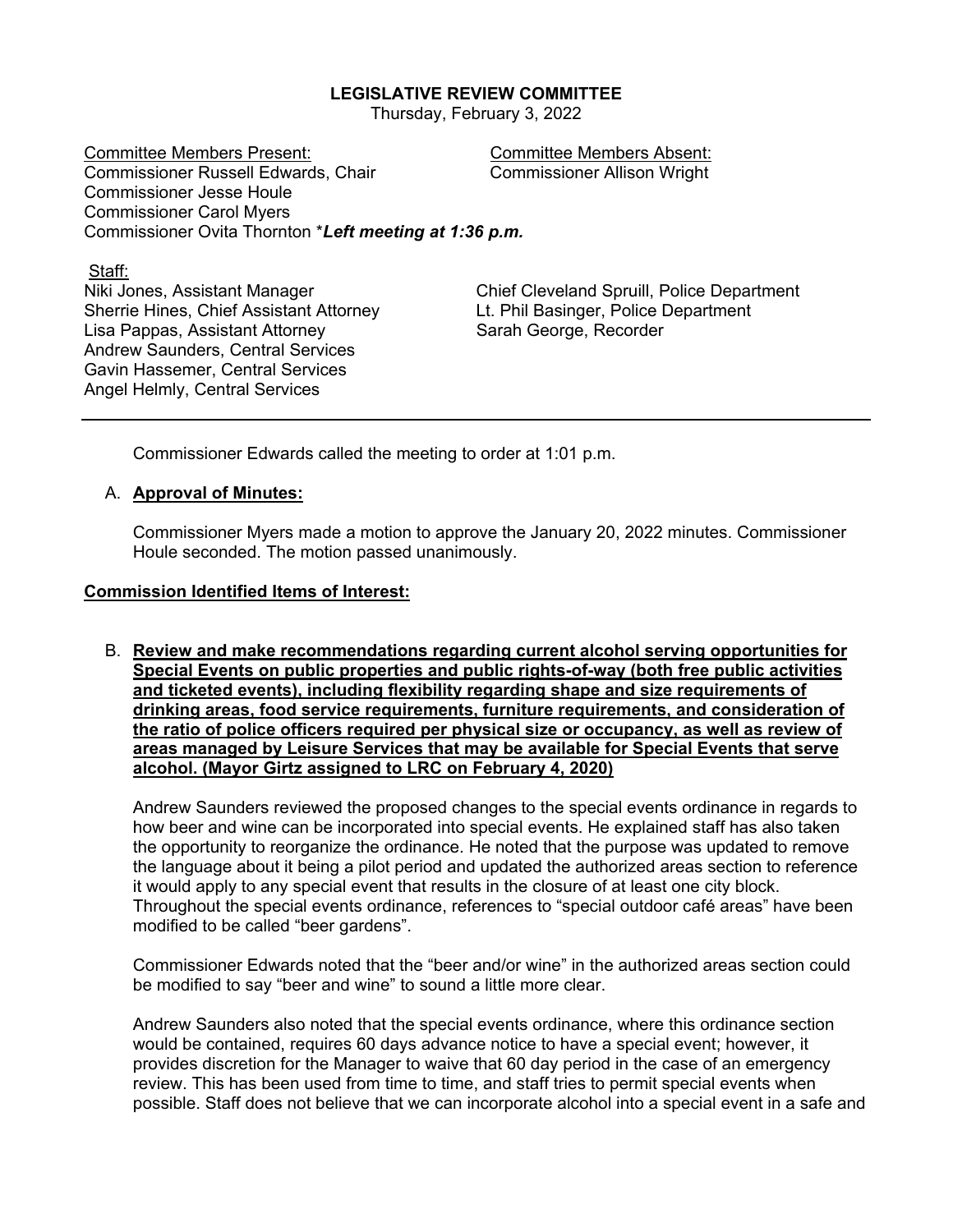well-planned manner with a limited time period; therefore, language has been added to reflect that beer and wine would not be permitted if the event is seeking an emergency review.

He also shared that the ordinance previously required that every beer garden have a minimum of one security officer at an entry and exit point, and this was also a requirement for festival zones. Language was added to restate that additional security officers may be required as needed to provide for the safety and security of the event. Staff has also added language to make it clear that the event is still responsible for managing the entry and exit points. Police will be there for security and to ensure no one is violating the law; however, the event is responsible for checking IDs prior to dispensing alcohol. Staff recommends requiring event staff or volunteers at each entry or exit point in order to help educate event patrons as to where the festival zone begins and ends.

Andrew Saunders also explained that the existing ordinance for the pilot program had some language about requiring identified cups; the intent was to minimize people bringing in beverages, like hard liquor or beer, from outside the event. Upon implementation, this has not proven to be a deterrent and was not helping an application. Rather, staff believes the more important item as it relates to festival zones was the wrist bands, as they allow the Police and others to know that age has been verified by somebody affiliated with the events. Staff has consolidated that in the proposed changes and required that containers be reusable or recyclable. Glass is also prohibited and the container cannot be more than 24 ounces.

Commissioner Edwards recommended modifying language in section 7 under general requirements to say "permit holders must provide food service within areas permitted for alcohol consumption" in order to be more clear. Commissioner Houle also requested that section 8 under general requirements to be modified to say containers "shall be reusable, recyclable, or compostable".

Andrew Saunders noted that one of the lessons learned during the pilot program was that there was a need to do some early work. Staff recommends having permit holders provide, prior to being issued a permit, draft copies of their proposed signage they plan to use along the festival zones and educational materials that will be shared with event patrons at locations where festival zone wrist bands are issued. Additionally, staff would also like to understand what the event's plan is to engage with businesses within a one block radius of a festival zone. Commissioner Edwards recommended modifying this section to make the language more direct and concise.

The proposed changes also include new language to denote parades or marches cannot depart a festival zone and a section on violations with penalties for permit holders that are convicted of an ordinance violation. In addition to whatever penalty the Judge sentences, the permit holder would not be able to incorporate alcohol into their event for 13 months. There are increased durations of suspension for subsequent violations. Andrew Saunders noted that this section is intended to be targeted at the behavior of the permit holder rather than the participants. Staff intends to be applied with discretion, and there is a judicial process associated with it.

Commissioner Houle expressed interest in extending the five-year period longer. Commissioner Thornton explained that she was amenable to having a longer period of suspension. Commissioner Edwards suggested modifying the third violation to having a seven-year suspension for "third and subsequent violations". Commissioner Houle agreed.

Commissioner Thornton inquired as to whether or not the violations would be wiped clear if vendors or ownership changes. Andrew Saunders explained that the intent is that it would apply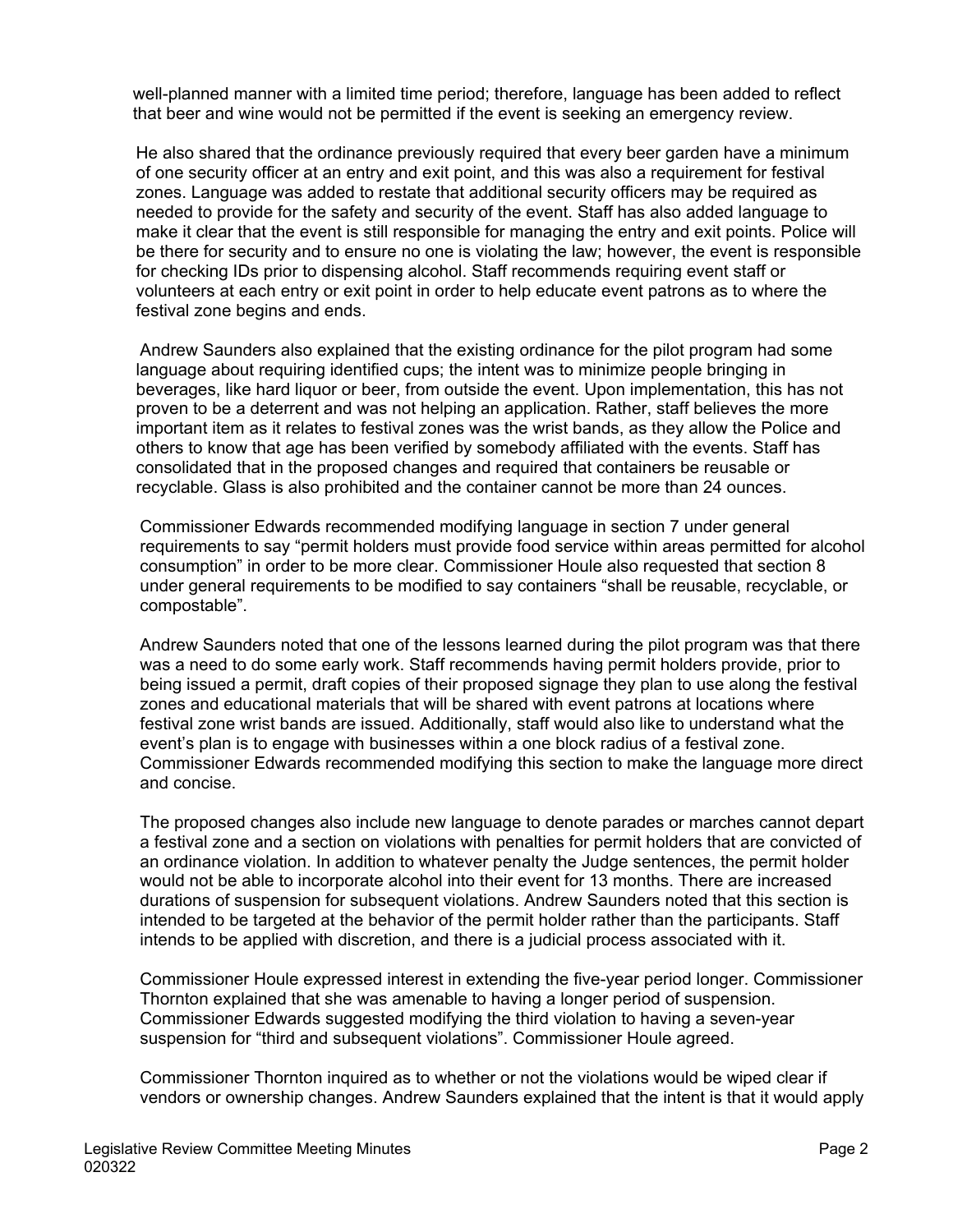to event sponsors or event to avoid events from violating it and then simply changing the event sponsor. Commissioner Edwards recommended modifying "event sponsor" to "permit holder". Commissioner Thornton inquired as to whether or not it would be possible to have a grievance process for events that have a transfer of sponsorship after the violations have been made. Commissioner Edwards inquired as to whether or not the appeal could be made in Municipal Court. Sherrie Hines explained that they typically allow appeals for alleged due process violations to the Administrative Hearing Officer; she believes that would be authorized here as well, but if it is not, they can add that language.

Niki Jones explained that, if the Committee was comfortable, staff could send the updated ordinance to reflect the requested changes from this meeting to the Committee later in the week. He noted that there was a tight timeline to get the ordinance changes in effect prior to St. Patrick's Day.

Commissioner Thornton made a motion to move the ordinance out of Committee to the full Mayor and Commission and have staff provide the Committee a copy incorporating the changes requested. Commissioner Myers seconded the motion. The motion passed unanimously.

## C. **Examine marijuana penalty options that could be embedded in local ordinance as an alternative to state charges. (Mayor Girtz assigned to LRC on February 1, 2022)**

Niki Jones explained the new charge from the Mayor regarding examination of marijuana penalty options.

Commissioner Edwards requested staff provide information on what other municipalities in Georgia have done in some sort of recent modification to simple possession charges in local ordinance. He explained that Clarkston has passed a decriminalization measure, and Chamblee may have as well. Commissioner Houle offered to share a zip file with information from Atlanta, Augusta, Chamblee, Chatham County, Doraville, and Fairburn, among others.

Commissioner Myers inquired as to whether or not there was a common theme of them being limited to 1 ounce or fewer. Commissioner Houle explained that they would need to review it more. Commissioner Edwards explained that, from his knowledge, they were generally focused on possession of small quantities and asked that Commissioner Houle share those examples with Assistant Manager Niki Jones.

Commissioner Houle explained that they hoped that the Committee could put forth a decriminalization of the largest quantity possible with the lowest fine possible. Commissioner Myers explained that she would like to see what the choices are and expressed interest in hearing from the Police Department as well.

Commissioner Edwards asked Chief Spruill if he would like to share anything as the Committee begins to discuss. Chief Spruill explained that he believes it would be important to examine where we currently are and what is currently being done. He explained that, a few years ago, they implemented a pre-arrest diversion program that included the ability to divert simple possession charges away from prosecution. They also have a standing direction to their employees, after the changes in hemp laws in 2019, where they have basically been directed not to charge for simple possession of marijuana unless there is an accompanying higher level or more serious charge. Since January 2020, the Police Department has only made 27 charges for simple possession of marijuana in total. Of those charges, 26 of the 27 charges were cases where the individual had another higher level charge. He shared that the Police Department is averaging about one possession of marijuana per month. Chief Spruill also noted that it is also